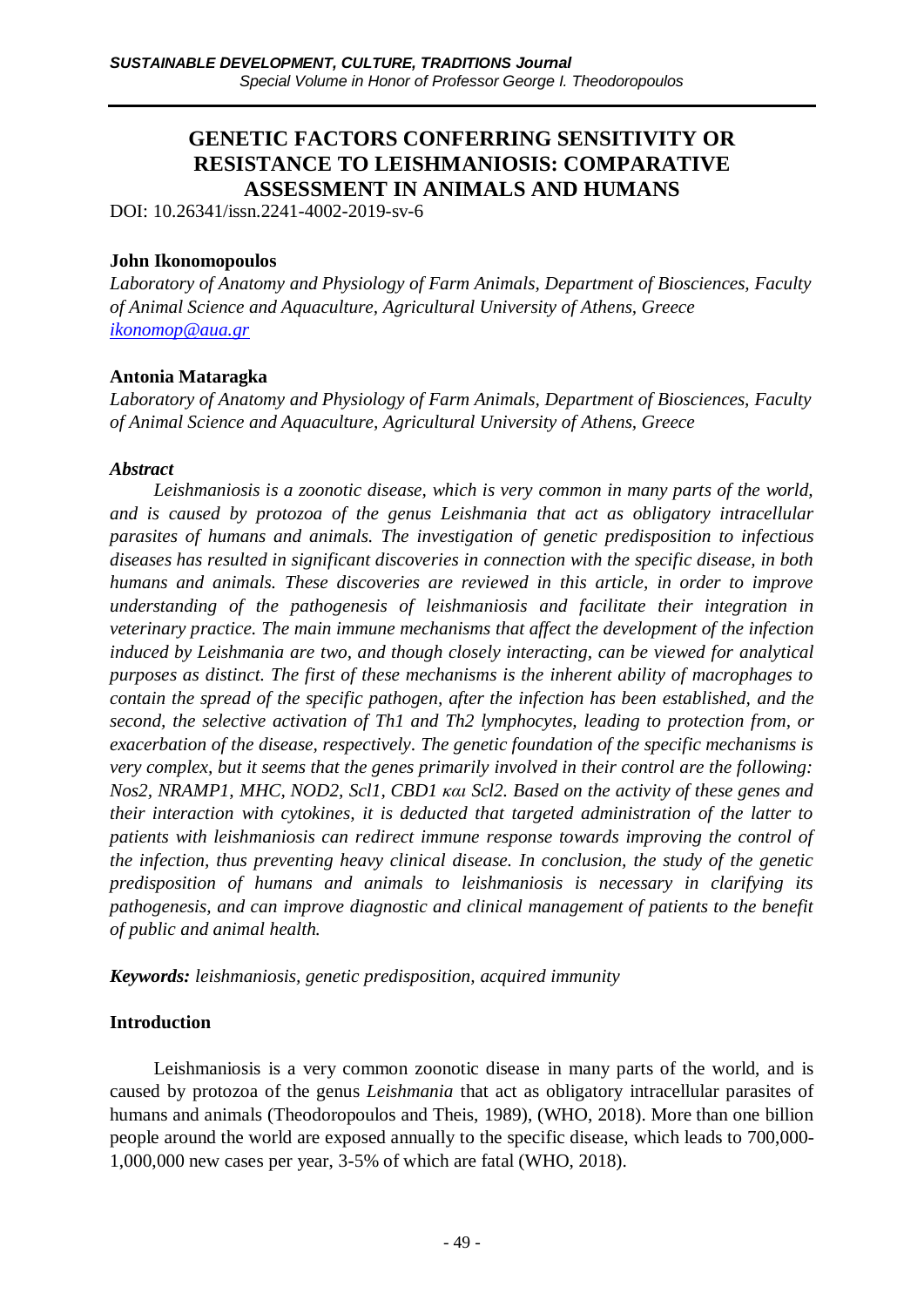Recent evidences of disease surveillance indicate significant increase in the prevalence of leishmaniosis due to the spread of AIDS in many parts of the world, including Europe (Desieux and Alvar 2003), (Gramiccia et al., 2005). Indicative of the alarming epidemiological association between leishmaniosis and AIDS is that both diseases have already become endemic in 35 countries (WHO, 2018).

The investigation of genetic predisposition to infectious and autoimmune diseases has resulted in significant discoveries in connection with many of them, including tuberculosis, brucellosis, sarcoidosis, Crohn's disease, asthma, and many forms of cancer (Searle and Blackwell 1999), (Sanjeevi et al., 2000), (Paccagnini et al., 2009), (Gregersen and Olsson, 2010), (Pradhan et al., 2010), (Goris and Liston, 2012). The relevant evidences with regards to leishmaniosis of humans and animals are reviewed in this article, in order to improve understanding of disease pathogenesis, and facilitate their integration in veterinary practice.

#### **Genetic constitution and immune response**

The immune mechanisms that primarily affect the development and outcome of the infection induced by *Leishmania* are two, and though closely interacting, can be viewed for analytical purposes as distinct. The first of these mechanisms is the inherent ability of macrophages to contain the spread of the specific pathogen, after the infection has been established (Green et al., 1990), and the second, the selective activation of *Th1* and *Th2* lymphocytes, leading to protection from, or exacerbation of the disease, respectively (Gumy et al., 2006).

Of key-significance in controlling macrophage phagocytic ability is the *nitric oxide synthese 2* gene (*Nos2*). Activation of *Nos2* promotes synthesis of nitric oxide, which increases acidification of the phagolysosome, improving phagocytic ability of macrophages and containment of the infection (Diaz et al., 2003), (Stager et al., 2003), (Baneth et al., 2008). This mechanism strongly influences genetic predisposition to infections induced, not only by leishmania, but every intracellular pathogen, at individual and species level. The latter is probably associated with the fact that predisposition to leishmaniosis is more pronounced in specific breeds of dogs, including the Boxer, Doberman, German Shepherd and Cocker Spaniel (Abranches et al., 1991), (França-Silva et al., 2003), (Sanchez-Robert et al., 2005).

Selective activation of *Th1* and *Th2* lymphocytes is determined through the combined activity of several genes and cytokines (Fondevila 1997), (Gumy et al., 2006), (El-Safi et al., 2006). In more detail, *Th1* activation is associated with resistance to leishmaniosis and relies on a two-way interaction between the latter type of lymphocytes and interferon-gamma (IFNγ), tumor necrosis factor (TNF), and interleukins 2 and 12 (IL2, IL12), (De Lima et al., 2007), (Cecílio et al., 2014). Animals with stronger *Th1* response may present transient increase in antibody titre or become carriers of leishmania, but will not develop heavy clinical disease; these animals will also respond better to treatment and with less chances of relapse (Barbiéri, 2006), (Tripathy et al., 2006), (Gradoni, 2015), (Srivastava et al., 2016). It is noteworthy that in humans, the genes associated with *Th1* immune response have been linked with sensitivity or resistance, not only to leishmaniosis, but also tuberculosis, brucellosis, leprosy, asthma and various forms of cancer (Vidal et al., 1993), (Nylén and Gautam, 2010), (Kochi, 2016).

B-lymphocyte proliferation is much stronger in individuals that develop predominantly a *Th2* immune response, which is associated with the activity of IL4, IL5, IL6 and IL10, and results in increased production of antibodies. Passive trapping of the immune complexes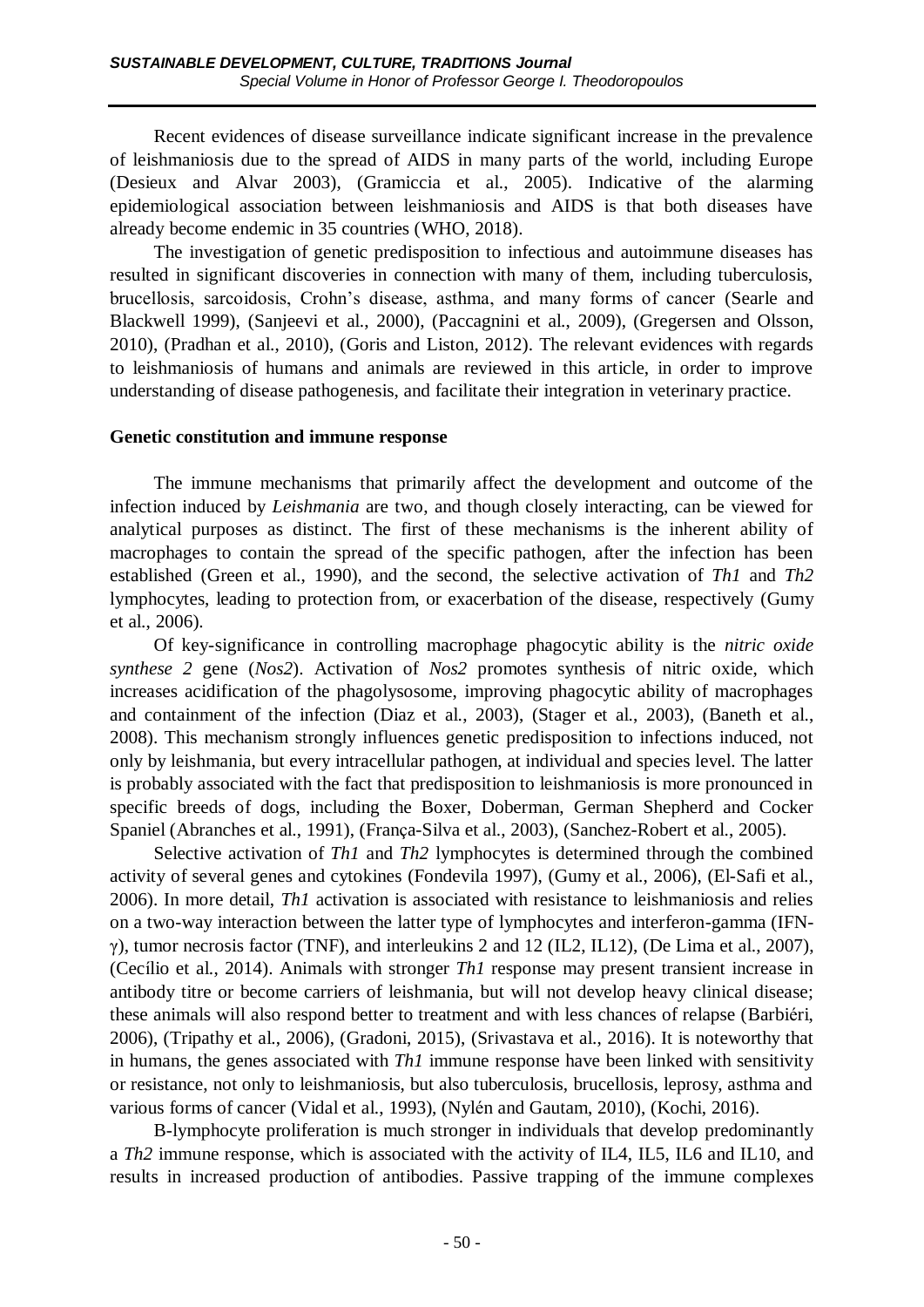formed by the anti-leishmania antibody in basal membranes of glomerular cells may lead to proteinuria, loss of weight, renal failure and rapid clinical deterioration (Chakour et al., 2003), (Stager et al., 2003), (Ansari et al., 2006). Cellular immunity in the specific individuals is impaired, which is documented by the decrease in lymphocyte replication, following *in vitro* exposure to *Leishmania* antigens (Pinelli et al., 1994), (Bourdoiseau et al., 1997).

The outcome of the infection seems to be so clearly associated with the prevailing type of *Th* immune response that even after *Th2* activation, blocking IL-2 during the first stages of infection triggers *Th1* stimulation. The latter finding has been recorded as a consequence of the immune response evoked against *Leishmania major* (Gumy et al., 2006), and indicates that irrespective to genetic predisposition, the immune reaction associated with disease resistance can be influenced and possibly selectively directed by external factors.

The fundamental significance of the balance between Th1 and Th2 immune response is further documented by the response of humans to treatment inductive of cytokine activation associated with Th1 stimulation, such as IFN-γ and IL-12. The exact opposite event, i.e. sensitivity to leishmaniosis, has been recorded in response to increased concentration of cytokines that evoke a Th2 immune response, such as IL-10 (WHO, 2010). Thereof, it should be considered probable that the immune deficiency recorded in patients with visceral leishmaniosis is linked to the proliferation of CD4+ and CD25+ lymphocytes. Notably, the population of the specific classes of lymphocytes is adversely affected by treatment, which when administered in the early stages of leishmaniosis, results in significant decrease and improved clinical development (WHO, 2010).

### **Genes affecting the outcome of infection**

The genes that affect or determine sensitivity to the infection induced in humans and animals by leishmania, and their activity are outlined below:

**Α**) The gene coding the natural resistance macrophage protein 1 (*NRAMP1*).

*NRAMP1* that is currently referred to as *solute carrier family 11 member 1* (*Slc11α1*), is located in the mouse and human chromosome 1 and 2p35, respectively (Vidal et al., 1993). The specific gene was the first to be recognized as responsible for formulating, and not simply influencing, resistance or sensitivity to leishmaniosis, something which has been demonstrated too, in connection with toxoplasmosis, tuberculosis, brucellosis, salmonellosis, asthma and rheumatoid arthritis (Blackwell et al., 2003). The NRAMP1/SLC11A1 protein is a membrane glyco-protein expressed only in macrophages, and functions as divalent transition metal (iron and manganese) transporter. The activity of *SLC11A1* is directly linked with acidification of the phagolysosome, antigen recognition and activation of MHC, activation of cytokines, IL and TNF, and formation of granuloma.

Specific polymorphisms of *Slc11a1* have been associated with activation of macrophages and TNFa, resulting in heavier histopathological lesions compared to the wildtype gene, as well as hypersensitivity reactions resembling toxic-shock syndrome. The latter has been recorded in connection with leishmaniosis, toxoplasmosis and rheumatoid arthritis (El-Safi et al., 2006), (Castellucci et al., 2010), (de Vasconcelos et al., 2017).

The *Slc11a1*gene is located in chromosome CFA37 in the dog; its size is 9 Kb and includes a 700 base pair (bp) promoter region (Altet et al., 2002). A polymorphism in the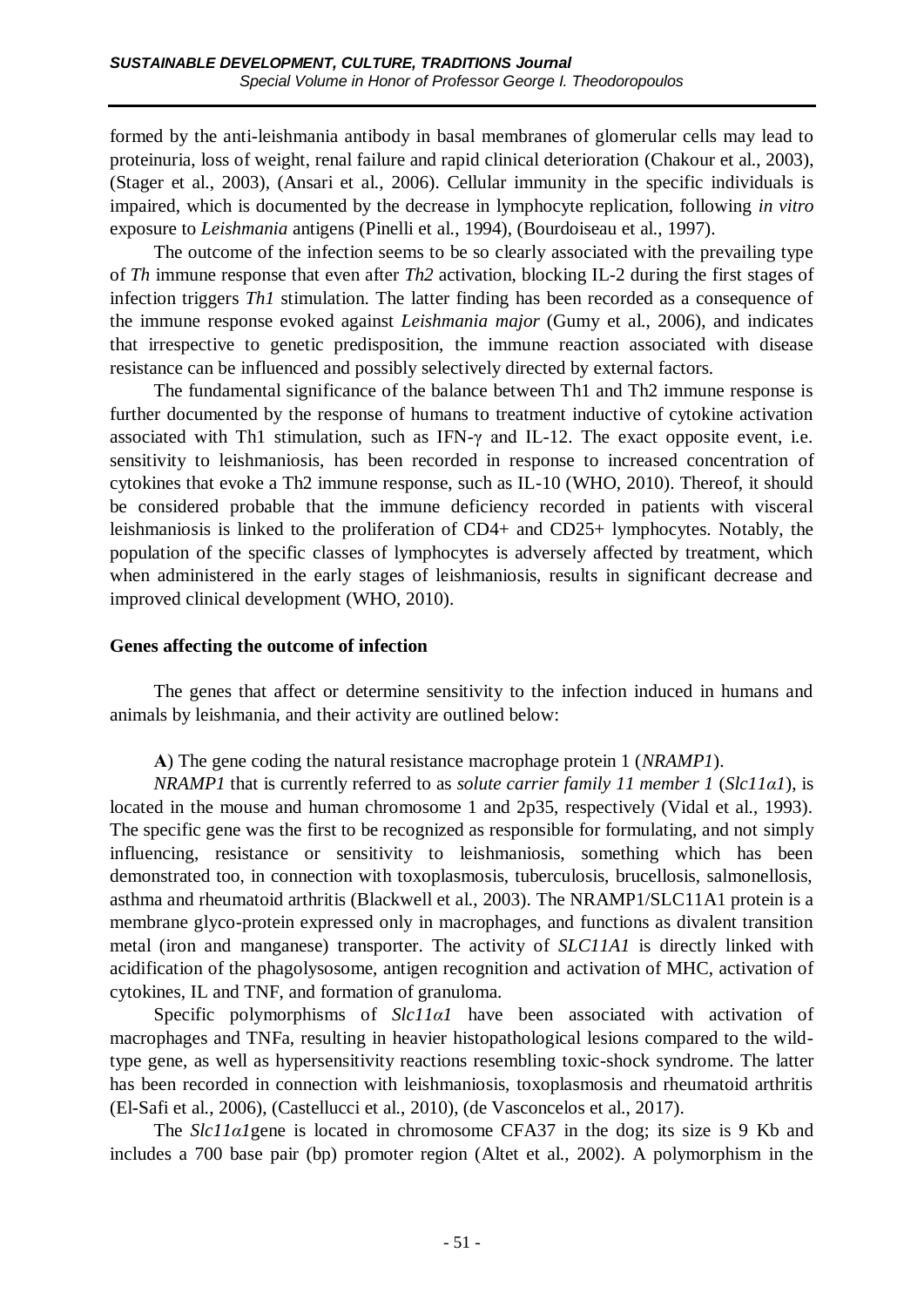specific promoter region (145bp) has been associated with sensitivity to visceral leishmaniosis, though not conclusively (Altet et al., 2002), (Sanchez-Robert et al., 2005).

**Β)** The genes coding the major histocompatability complex (*MHC*).

The specific group of genes is located in the mouse and human chromosome 17 and 6, respectively. In mouse, the *MHC* seems to determine the outcome of infection induced by all pathogenic *Leishmania* spp., and especially *Leishmania donovani* (Leclerq et al., 1996), (Quinnell et al., 2003), (Lemos et al., 2004), (Nylen et al., 2004). In the dog, the genotype *DLA-DRB1*, which is associated with *MHC*, and more specifically the allele DLA-DRB1\*01502, has been linked with the development of heavy clinical disease, due to the production of high levels of leishmania-specific antibody (IgG), (Quinnell et al., 2003). The association between *MHC* and clinical severity of leishmaniosis is documented in humans in connection with the region corresponding to *MHCII,* and more specifically the coding region of the human leukocyte antigen [(HLA)-DRB1-HLA-DQA1], (Fakiola et al., 2013).

**C)** The gene coding the Νucleotide-binding oligomerization domain containing protein 2 (*NOD2*).

*NOD2* belongs to the large *NLRs* family (*NOD-like receptors*) of the pattern recognition receptors (PRR), and induces activation of immune-regulatory genes, and production of factors capable of detaining the infection induced by leishmania, such as NF-κΒ, MAPK or inflammatory cytokines (Kawai and Akira, 2009). The *NOD2-RIP2* pathway is activated in humans and mice with visceral leishmaniosis, and evokes a *Th1* immune response (Nascimento et al., 2016). The exact opposite has been documented in connection with downregulation of *NOD2*, which is linked with intracellular survival of *Leishmania infantum* (Turchetti et al., 2015).

**D)** The gene coding the streptococcal collagen-like protein (*Scl1*).

The *Scl1* is located in the mouse and human chromosome 11 and 17, respectively. In mouse, the *Scl1* has been associated with rapid healing of subcutaneous lesions, following infection by *Leishmania mexicana*. The genomic region that corresponds to *Scl1* also hosts certain other genes with immune-regulatory function, such as *Nos2*, which controls the release of cytokines from activated macrophages, and *JE*, *MIP1α*, *ΜΙP1b* and *RANTES*, the activity of which is associated with chemotaxis (Roberts et al., 1990), (Mock et al., 1993), (Roberts et al., 1993), (Blackwell, 1996), (Loeuillet et al., 2016).

**Ε)** The gene coding the canine β-defensin-1 protein (*CBD1*).

Defensins are peptides with antimicrobial activity expressed in epithelial cells and lymphocytes (Hazlett and Wu, 2011). The specific proteins are probably the main chemotactic factor of dendritic cells; hence formulating adaptive immunity. Polymorphisms in *CBD1* have been associated in dog with specific pathologic conditions of the skin and lungs (Van Damme et al., 2009), (Erles and Brownlie, 2010), and more recently, with sensitivity to *Leishmania infantum* (da Silva et al., 2017). Considering however that the activity of dendritic cells is not strictly associated with resistance or sensitivity to intracellular infections, the role of *CBD1*  needs to be elucidated (da Silva et al., 2017).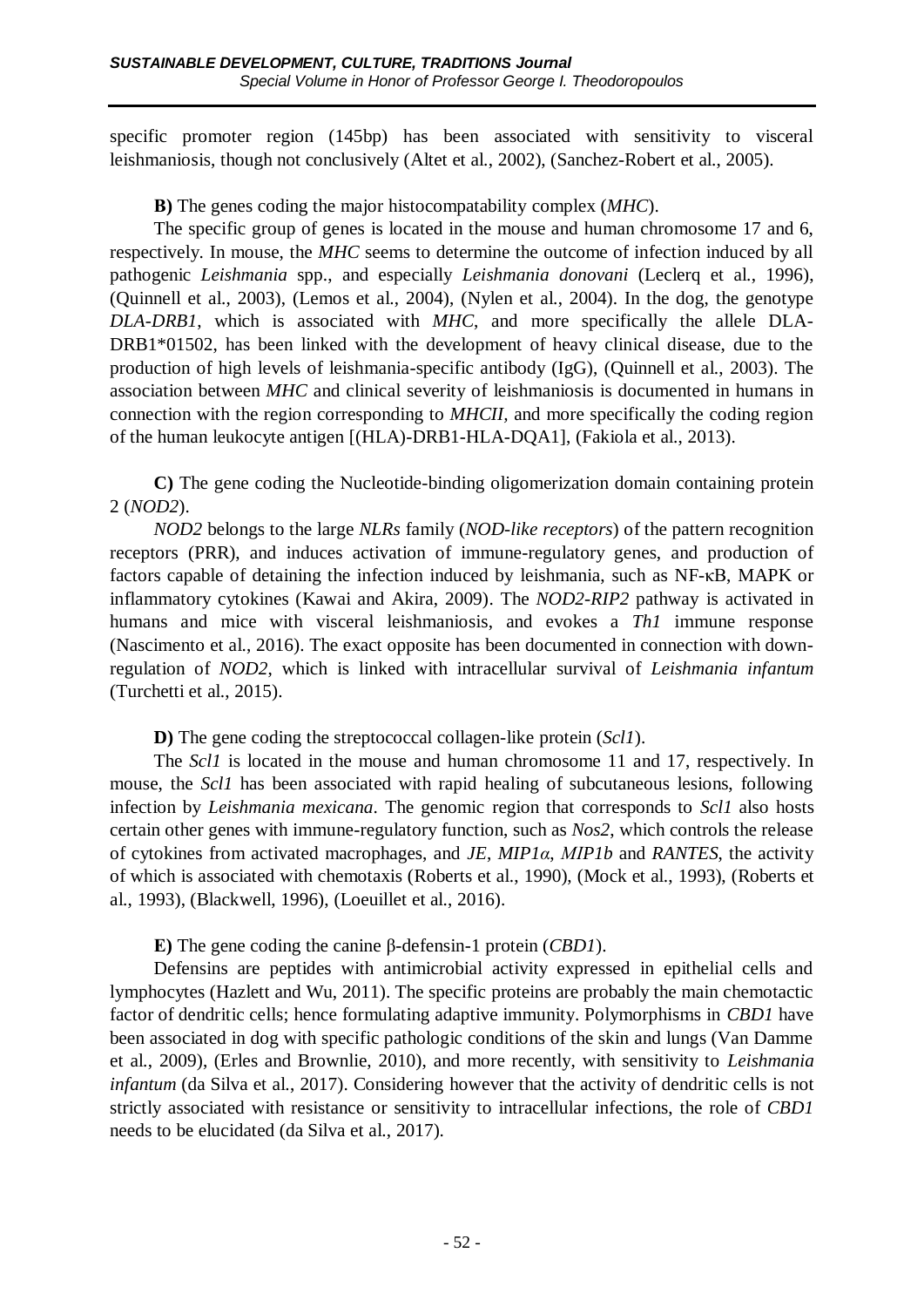**F)** The gene coding the streptococcal collagen-like protein 2 (*Scl2*).

The *Scl2* is located in the mouse and human chromosome 4 and 9, respectively. Little is known about the activity of the specific gene, which has been linked in mouse with resistance to *Leishmania Mexicana* (Roberts et al., 1990). Based mainly on the location of *Scl2*, it is speculated that its activity is focused at the activation of JAKs (Janus tyrosine kinases) that induce macrophage activation through IFN-γ (Ihle and Kerr, 1995), (Blackwell, 1996), (Loeuillet et al., 2016).

# **Conclusions**

The study of the genetic predisposition of humans and animals to leishmaniosis is necessary in clarifying disease pathogenesis. At the same time, the specific approach can improve the interpretation of serology testing with regards to disease prognosis and treatment response, and can thus have a strong positive impact on animal and public health protection.

# **References**

- Abranches, P., Silva-Pereira, M. C. D., Conceicao-Silva, F. M., Santos-Gomes, G. M., & Janz, J. G. (1991). Canine Leishmaniasis: Pathological and Ecological Factors Influencing Transmission of Infection. *The Journal of Parasitology*, *77*(4), 557. <https://doi.org/10.2307/3283159>
- Altet, L. (2002). Mapping and Sequencing of the Canine NRAMP1 Gene and Identification of Mutations in Leishmaniasis-Susceptible Dogs. *Infection and Immunity*, *70*(6), 2763– 2771.<https://doi.org/10.1128/IAI.70.6.2763-2771.2002>
- Ansari, N. A., Ramesh, V., & Salotra, P. (2006). Interferon (IFN)–γ, Tumor Necrosis Factor– α, Interleukin‐6, and IFN‐γ Receptor 1 Are the Major Immunological Determinants Associated with Post–Kala Azar Dermal Leishmaniasis. *The Journal of Infectious Diseases*, *194*(7), 958–965.<https://doi.org/10.1086/506624>
- Baneth, G., Koutinas, A. F., Solano-Gallego, L., Bourdeau, P., & Ferrer, L. (2008). Canine leishmaniosis – new concepts and insights on an expanding zoonosis: part one. *Trends in Parasitology*, *24*(7), 324–330.<https://doi.org/10.1016/j.pt.2008.04.001>
- Barbieri, C. L. (2006). Immunology of canine leishmaniasis. *Parasite Immunology*, *28*(7), 329–337.<https://doi.org/10.1111/j.1365-3024.2006.00840.x>
- Blackwell, J. M. (1996). Genetic susceptibility to leishmanial infections: studies in mice and man. *Parasitology*, *112*(S1), S67–S74.<https://doi.org/10.1017/S0031182000076678>
- Blackwell, J. M., Searle, S., Mohamed, H., & White, J. K. (2003). Divalent cation transport and susceptibility to infectious and autoimmune disease: continuation of the Ity/Lsh/Bcg/Nramp1/Slc11a1 gene story. *Immunology Letters*, *85*(2), 197–203. [https://doi.org/10.1016/S0165-2478\(02\)00231-6](https://doi.org/10.1016/S0165-2478(02)00231-6)
- Bourdoiseau, G., Bonnefont, C., Hoareau, E., Boehringer, C., Stolle, T., & Chabanne, L. (1997). Specific IgG1 and IgG2 antibody and lymphocyte subset levels in naturally Leishmania infantum-infected treated and untreated dogs. *Veterinary Immunology and Immunopathology*, *59*(1–2), 21–30. [https://doi.org/10.1016/S0165-2427\(97\)00072-X](https://doi.org/10.1016/S0165-2427(97)00072-X)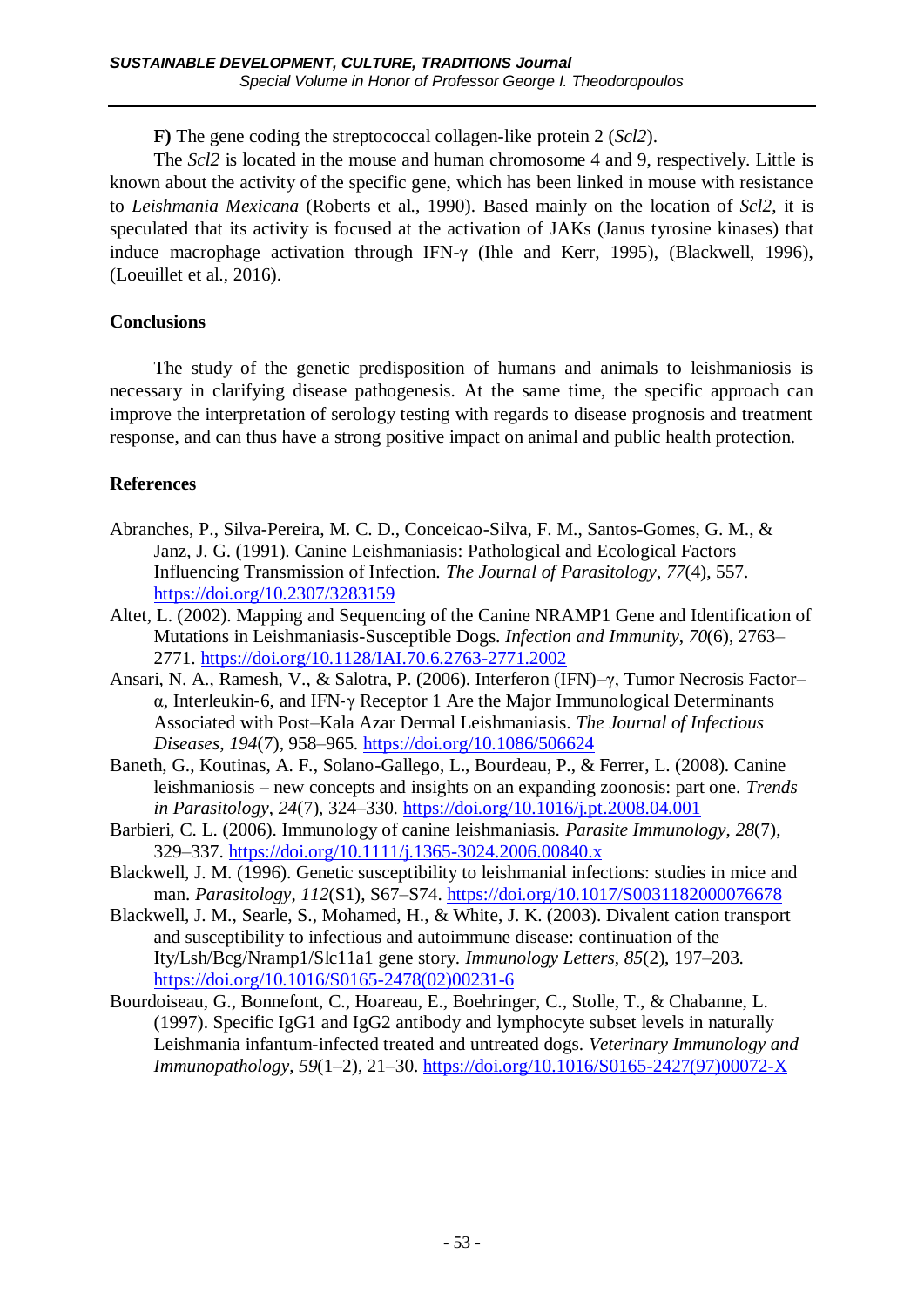- Castellucci, L., Jamieson, S.E., Miller, E.N., Menezes, E., Oliveira, J., Magalhães, A., Guimarães, L.H., Lessa, M., de Jesus, A.R., Carvalho, E.M., & Blackwell, J.M. (2010). Castellucci, L., Jamieson, S. E., Miller, E. N., Menezes, E., Oliveira, J., Magalhães, A., … Blackwell, J. M. (2010). CXCR1 and SLC11A1polymorphisms affect susceptibility to cutaneous leishmaniasis in Brazil: a case-control and family-based study. *BMC Medical Genetics*, *11*(1), 10.<https://doi.org/10.1186/1471-2350-11-10>
- Cecilio, P., Pérez-Cabezas, B., Santarém, N., Maciel, J., Rodrigues, V., & Cordeiro da Silva, A. (2014). Deception and Manipulation: The Arms of Leishmania, a Successful Parasite. *Frontiers in Immunology*, *5*.<https://doi.org/10.3389/fimmu.2014.00480>
- Chakour, R., Guler, R., Bugnon, M., Allenbach, C., Garcia, I., Mauel, J., … Tacchini-Cottier, F. (2003). Both the Fas Ligand and Inducible Nitric Oxide Synthase Are Needed for Control of Parasite Replication within Lesions in Mice Infected with Leishmania major whereas the Contribution of Tumor Necrosis Factor Is Minimal. *Infection and Immunity*, *71*(9), 5287–5295.<https://doi.org/10.1128/IAI.71.9.5287-5295.2003>
- da Silva, L. G., Costa-Júnior, C. R. L., Figueiredo-Júnior, C. A. S., Leal-Balbino, T. C., Crovella, S., Otranto, D., … Dantas-Torres, F. (2017). Canine β-defensin-1 (CBD1) gene as a possible marker for Leishmania infantum infection in dogs. *Parasites & Vectors*, *10*(1), 199.<https://doi.org/10.1186/s13071-017-2130-8>
- de Lima, V. M. F., Peiro, J. R., & de Oliveira Vasconcelos, R. (2007). IL-6 and TNF-α production during active canine visceral leishmaniasis. *Veterinary Immunology and Immunopathology*, *115*(1–2), 189–193.<https://doi.org/10.1016/j.vetimm.2006.10.003>
- de Vasconcelos, T. C. B., Furtado, M. C., Belo, V. S., Morgado, F. N., & Figueiredo, F. B. (2019). Canine susceptibility to visceral leishmaniasis: A systematic review upon genetic aspects, considering breed factors and immunological concepts. *Infection, Genetics and Evolution*, *74*, 103293.<https://doi.org/10.1016/j.meegid.2017.10.005>
- Desjeux, P., & Alvar, J. (2003). Leishmania /HIV co-infections: epidemiology in Europe. *Annals of Tropical Medicine & Parasitology*, *97*(1), 3–15. <https://doi.org/10.1179/000349803225002499>
- Diaz, N. L., Fernandez, M., Figueira, E., Ramirez, R., Monsalve, I. B., & Tapia, F. J. (2003). Nitric oxide and cellular immunity in experimental cutaneous leishmaniasis. *Clinical and Experimental Dermatology*, *28*(3), 288–293. [https://doi.org/10.1046/j.1365-](https://doi.org/10.1046/j.1365-2230.2003.01206.x) [2230.2003.01206.x](https://doi.org/10.1046/j.1365-2230.2003.01206.x)
- El-Safi, S., Kheir, M. M., Bucheton, B., Argiro, L., Abel, L., Dereure, J., … Dessein, A. (2006). Genes and environment in susceptibility to visceral leishmaniasis. *Comptes Rendus Biologies*, *329*(11), 863–870.<https://doi.org/10.1016/j.crvi.2006.07.007>
- Erles, K., & Brownlie, J. (2010). Expression of β-defensins in the canine respiratory tract and antimicrobial activity against Bordetella bronchiseptica. *Veterinary Immunology and Immunopathology*, *135*(1–2), 12–19. https://doi.org/10.1016/j.vetimm.2009.10.025
- Fakiola, M., Strange, A., Cordell, H. J., Miller, E. N., Pirinen, M., Su, Z., … Donnelly, P. (2013). Common variants in the HLA-DRB1–HLA-DQA1 HLA class II region are associated with susceptibility to visceral leishmaniasis. *Nature Genetics*, *45*(2), 208– 213.<https://doi.org/10.1038/ng.2518>
- Fondevila, D., Vilafranca, M., & Ferrer, L. (1997). Epidermal immunocompetence in canine leishmaniasis. *Veterinary Immunology and Immunopathology*, *56*(3–4), 319–327. [https://doi.org/10.1016/S0165-2427\(96\)05755-8](https://doi.org/10.1016/S0165-2427(96)05755-8)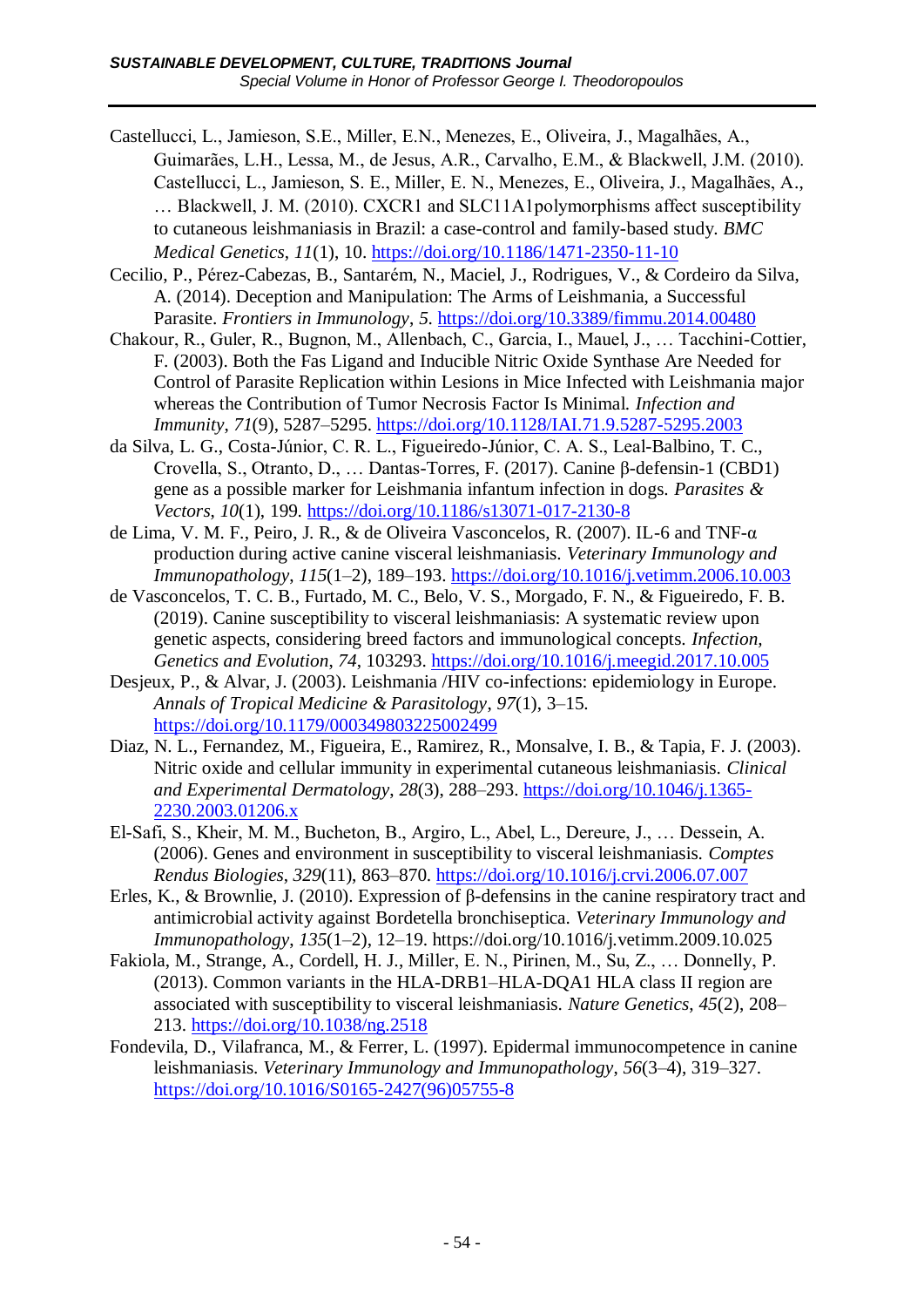- França-Silva, J. C., da Costa, R. T., Siqueira, A. M., Machado-Coelho, G. L. L., da Costa, C. A., Mayrink, W., … Nascimento, E. (2003). Epidemiology of canine visceral leishmaniosis in the endemic area of Montes Claros Municipality, Minas Gerais State, Brazil. *Veterinary Parasitology*, *111*(2–3), 161–173. [https://doi.org/10.1016/S0304-](https://doi.org/10.1016/S0304-4017(02)00351-5) [4017\(02\)00351-5](https://doi.org/10.1016/S0304-4017(02)00351-5)
- Goris, A., & Liston, A. (2012). The Immunogenetic Architecture of Autoimmune Disease. *Cold Spring Harbor Perspectives in Biology*, *4*(3), a007260–a007260. <https://doi.org/10.1101/cshperspect.a007260>
- Gradoni, L. (2015). Canine Leishmania vaccines: Still a long way to go. *Veterinary Parasitology*, *208*(1–2), 94–100.<https://doi.org/10.1016/j.vetpar.2015.01.003>
- Gramiccia, M., & Gradoni, L. (2005). The current status of zoonotic leishmaniases and approaches to disease control. *International Journal for Parasitology*, *35*(11–12), 1169– 1180.<https://doi.org/10.1016/j.ijpara.2005.07.001>
- Green, S. J., Crawford, R. M., Hockmeyer, J. T., Meltzer, M. S., & Nacy, C. A. (1990). Leishmania major amastigotes initiate the L-arginine-dependent killing mechanism in IFN-gamma-stimulated macrophages by induction of tumor necrosis factor-alpha. *Journal of Immunology*, *145*, 4290–4297.
- Gregersen, P. K., & Olsson, L. M. (2009). Recent Advances in the Genetics of Autoimmune Disease. *Annual Review of Immunology*, *27*(1), 363–391. <https://doi.org/10.1146/annurev.immunol.021908.132653>
- Gumy, A., Aseffa, A., Rachinel, N., Breton, M., Otten, L., Tacchini-Cottier, F., … Louis, J. (2006). LACK-reactive CD4+ T cells require autocrine IL-2 to mediate susceptibility toLeishmania major. *European Journal of Immunology*, *36*(6), 1465–1473. <https://doi.org/10.1002/eji.200535801>
- Hazlett, L., & Wu, M. (2011). Defensins in innate immunity. *Cell and Tissue Research*, *343*(1), 175–188.<https://doi.org/10.1007/s00441-010-1022-4>
- Ihle, J. N., & Kerr, I. M. (1995). Jaks and Stats in signaling by the cytokine receptor superfamily. *Trends in Genetics*, *11*(2), 69–74. [https://doi.org/10.1016/S0168-](https://doi.org/10.1016/S0168-9525(00)89000-9) [9525\(00\)89000-9](https://doi.org/10.1016/S0168-9525(00)89000-9)
- Kawai, T., & Akira, S. (2009). The roles of TLRs, RLRs and NLRs in pathogen recognition. *International Immunology*, *21*(4), 317–337.<https://doi.org/10.1093/intimm/dxp017>
- Kochi, Y. (2016). Genetics of autoimmune diseases: perspectives from genome-wide association studies: Table 1. *International Immunology*, *28*(4), 155–161. <https://doi.org/10.1093/intimm/dxw002>
- Leclercq, V., Lebastard, M., Belkaid, Y., Louis, J., & Milon, G. (1996). The outcome of the parasitic process initiated by Leishmania infantum in laboratory mice: a tissuedependent pattern controlled by the Lsh and MHC loci. *Journal of Immunology*, *157*, 4537–4745.
- Lemos, M. P., Esquivel, F., Scott, P., & Laufer, T. M. (2004). MHC Class II Expression Restricted to CD8α+ and CD11b+ Dendritic Cells Is Sufficient for Control of Leishmania major. *The Journal of Experimental Medicine*, *199*(5), 725–730. <https://doi.org/10.1084/jem.20030795>
- Loeuillet, C., Bañuls, A.-L., & Hide, M. (2016). Study of Leishmania pathogenesis in mice: experimental considerations. *Parasites & Vectors*, *9*(1), 144. <https://doi.org/10.1186/s13071-016-1413-9>
- Mock, B., Blackwell, J., Hilgers, J., Potter, M., & Nacy, C. (1993). Genetic control of *Leishmania major* infection in congenic, recombinant inbred and F2 populations of mice. *European Journal of Immunogenetics*, *20*(5), 335–348. <https://doi.org/10.1111/j.1744-313X.1993.tb00153.x>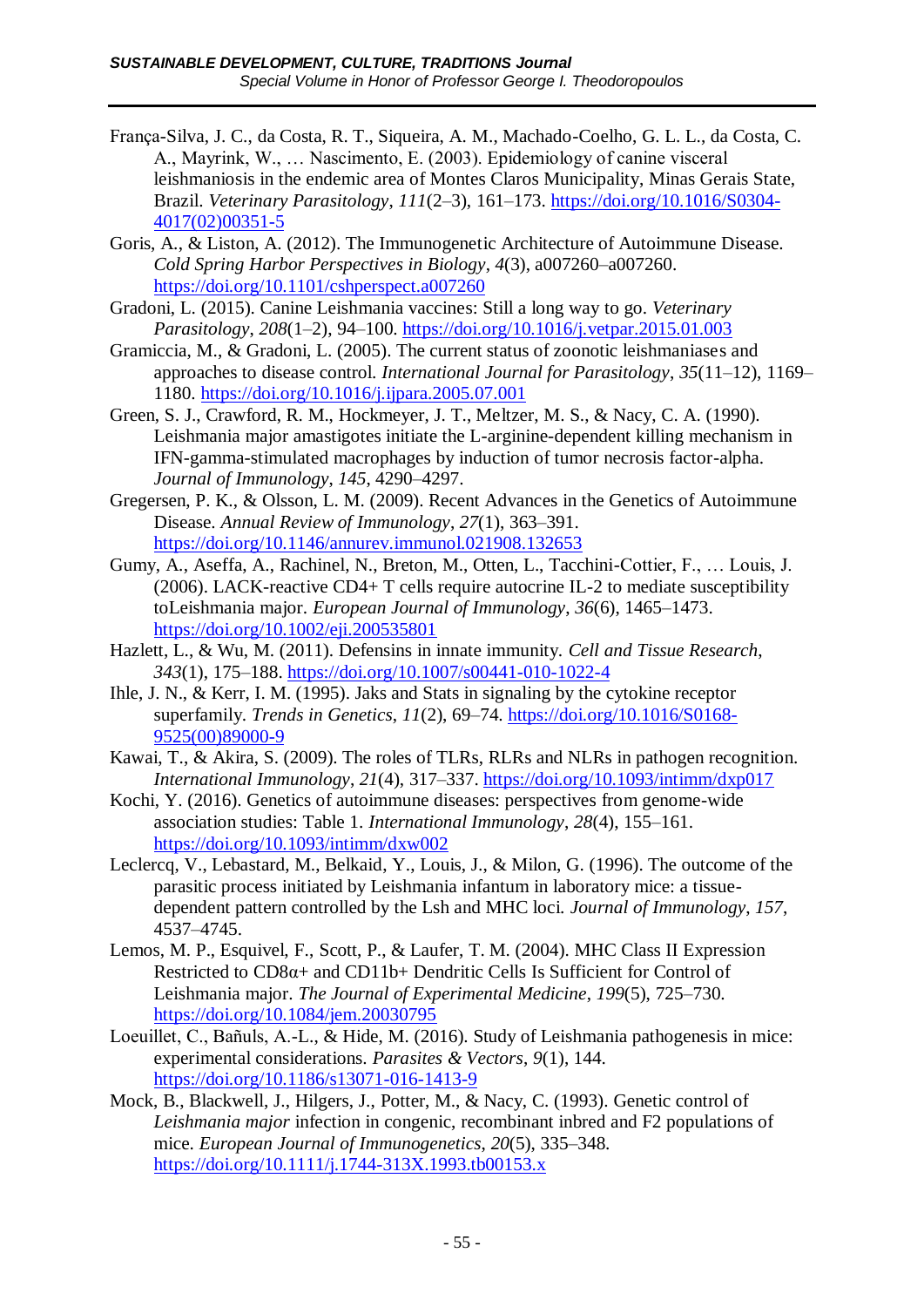- Nascimento, M. S. L., Ferreira, M. D., Quirino, G. F. S., Maruyama, S. R., Krishnaswamy, J. K., Liu, D., … Silva, J. S. (2016). NOD2-RIP2–Mediated Signaling Helps Shape Adaptive Immunity in Visceral Leishmaniasis. *Journal of Infectious Diseases*, *214*(11), 1647–1657.<https://doi.org/10.1093/infdis/jiw446>
- Nylén, S., & Gautam, S. (2010). Immunological perspectives of leishmaniasis. *Journal of Global Infectious Diseases*, *2*(2), 135.<https://doi.org/10.4103/0974-777X.62876>
- Nylen, S., Maasho, K., McMahon-Pratt, D., & Akuffo, H. (2004). Leishmanial Amastigote Antigen P-2 Induces Major Histocompatibility Complex Class II-Dependent Natural Killer-Cell Reactivity in Cells from Healthy Donors. *Scandinavian Journal of Immunology*, *59*(3), 294–304.<https://doi.org/10.1111/j.0300-9475.2004.01388.x>
- Paccagnini, D., Sieswerda, L., Rosu, V., Masala, S., Pacifico, A., Gazouli, M., … Sechi, L. A. (2009). Linking Chronic Infection and Autoimmune Diseases: Mycobacterium avium Subspecies paratuberculosis, SLC11A1 Polymorphisms and Type-1 Diabetes Mellitus. *PLoS ONE*, *4*(9), e7109.<https://doi.org/10.1371/journal.pone.0007109>
- Pinelli, E., Killick-Kendrick, R., Wagenaar, J., Bernadina, W., Del Real, G., & Ruitenberg, J. (1994). Cellular and humoral immune responses in dogs experimentally and naturally infected with Leishmania infantum. *Infection and Immunity*, *64*, 229–235.
- Pradhan, V., Borse, V., & Ghosh, K. (2010). PTPN22 gene polymorphisms in autoimmune diseases with special reference to systemic lupus erythematosus disease susceptibility. *Journal of Postgraduate Medicine*, *56*(3), 239. <https://doi.org/10.4103/0022-3859.68651>
- Quinnell, R. J., Kennedy, L. J., Barnes, A., Courtenay, O., Dye, C., Garcez, L. M., … Ollier, W. E. R. (2003). Susceptibility to visceral leishmaniasis in the domestic dog is associated with MHC class II polymorphism. *Immunogenetics*, *55*(1), 23–28. <https://doi.org/10.1007/s00251-003-0545-1>
- Roberts, M., Alexander, J., & Blackwell, J. M. (1990). Genetic analysis of *Leishmania mexicana* infection in mice: single gene (Scl-2) controlled predisposition to cutaneous lesion development. *European Journal of Immunogenetics*, *17*(1–2), 89–100. <https://doi.org/10.1111/j.1744-313X.1990.tb00862.x>
- Roberts, M., Mock, B. A., & Blackwell, J. M. (1993). Mapping of genes controlling *Leishmania major* infection in CXS recombinant inbred mice. *European Journal of Immunogenetics*, *20*(5), 349–362.<https://doi.org/10.1111/j.1744-313X.1993.tb00154.x>
- Sanchez-Robert, E. (2005). Polymorphism of Slc11a1 (Nramp1) Gene and Canine Leishmaniasis in a Case-Control Study. *Journal of Heredity*, *96*(7), 755–758. <https://doi.org/10.1093/jhered/esi111>
- Sanjeevi, C. B., Miller, E. N., Dabadghao, P., Rumba, I., Shtauvere, A., Denisova, A., … Blackwell, J. M. (2000). Polymorphism at NRAMP1 and D2S1471 loci associated with juvenile rheumatoid arthritis. *Arthritis & Rheumatism*, *43*(6), 1397–1404. [https://doi.org/10.1002/1529-0131\(200006\)43:6<1397::AID-ANR25>3.0.CO;2-6](https://doi.org/10.1002/1529-0131(200006)43:6%3c1397::AID-ANR25%3e3.0.CO;2-6)
- Searle, S., & Blackwell, J. M. (1999). Evidence for a functional repeat polymorphism in the promoter of the human NRAMP1 gene that correlates with autoimmune versus infectious disease susceptibility. *Journal of Medical Genetics*, *36*, 295–299.
- Srivastava, S., Pandey, S. P., Jha, M. K., Chandel, H. S., & Saha, B. (2013). Leishmania expressed lipophosphoglycan interacts with Toll-like receptor (TLR)-2 to decrease TLR-9 expression and reduce anti-leishmanial responses. *Clinical & Experimental Immunology*, *172*(3), 403–409.<https://doi.org/10.1111/cei.12074>